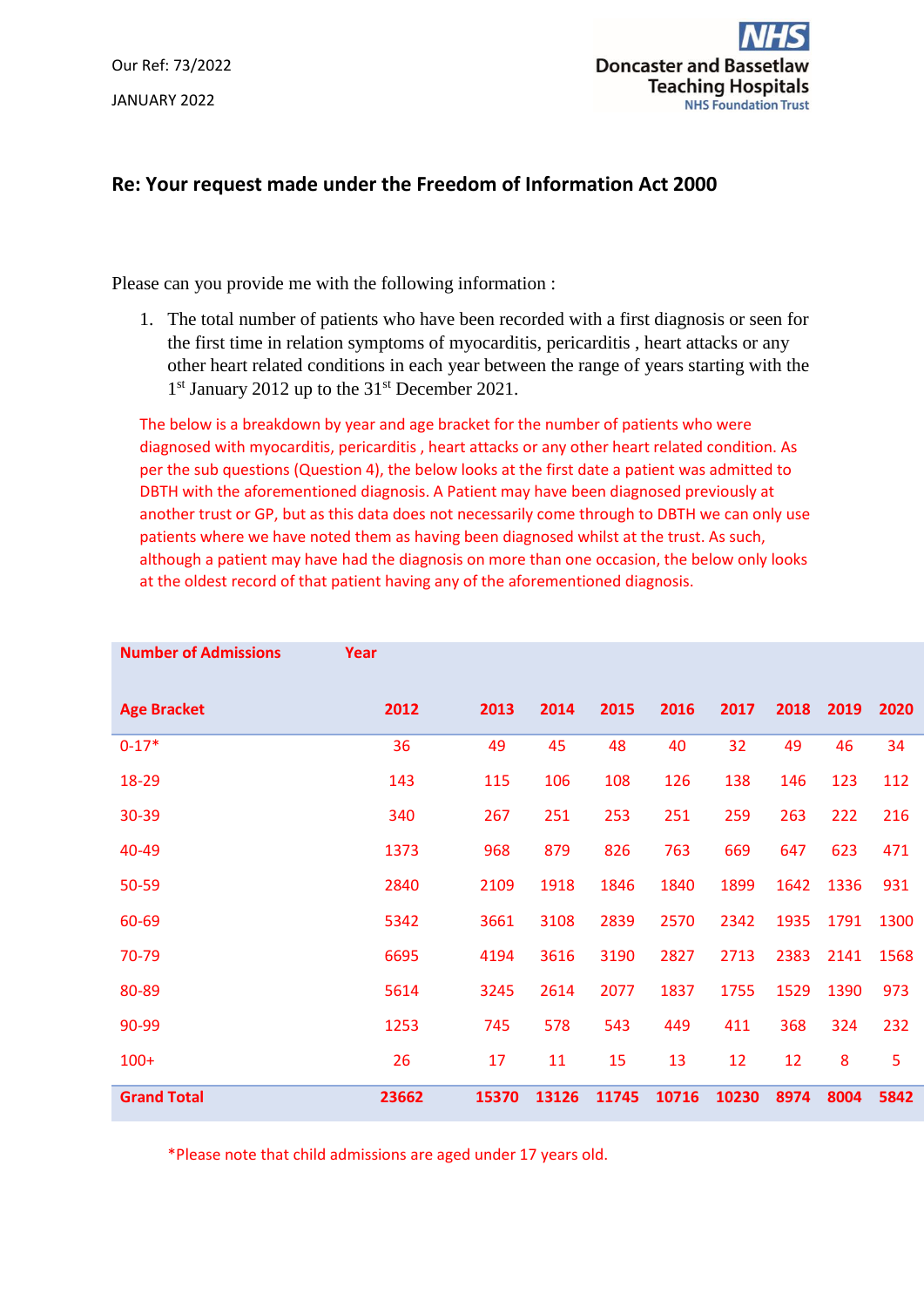The total number of patients who have been recorded with a first diagnosis or seen for the first time in relation symptoms of immune deficiency diseases such as HIV and AIDS in each year between the range of years starting with the 1st January 2012 up to the 31st December 2021.

Using the same criteria as above in regards to using the admission date for the first time the patient was noted as having a diagnosis, the below looks at patients with a diagnosis of HIV or AIDS. Again as with question 1 the below counts child admissions as patients aged under 18 years old.

| <b>Number of Admissions</b> | Year      |             |                |                |                |             |                  |             |             |             |
|-----------------------------|-----------|-------------|----------------|----------------|----------------|-------------|------------------|-------------|-------------|-------------|
| <b>Age Bracket</b>          | 2012      | 2013        | 2014           | 2015           | 2016           | 2017        | 2018             | 2019        | 2020        | 2021        |
| $0 - 17*$                   | $\pmb{0}$ | $\pmb{0}$   | $\ast$         | $\mathbf 0$    | $\pmb{0}$      | 0           | $\pmb{0}$        | $\mathbf 0$ | $\pmb{0}$   | $\pmb{0}$   |
| 18-29                       | $\ast$    | $\ast$      | $\ast$         | $\overline{7}$ | $\ast$         | $\ast$      | $\ast$           | $\ast$      | $\ast$      | $\ast$      |
| 30-39                       | 13        | 5           | 11             | $\overline{7}$ | 9              | 9           | $\overline{7}$   | 6           | 5           | 5           |
| 40-49                       | 21        | 13          | 13             | 13             | 15             | 14          | $\ast$           | 8           | 8           | 8           |
| 50-59                       | 6         | $\ast$      | $\overline{7}$ | 5              | $6\phantom{1}$ | 5           | $\boldsymbol{9}$ | 12          | *           | 5           |
| 60-69                       | $\ast$    | $\ast$      | $\ast$         | 5              | $\ast$         | 6           | $\pmb{0}$        | $\ast$      | $\ast$      | $\ast$      |
| 70-79                       | $\ast$    | $\ast$      | $\ast$         | $\ast$         | $\mathbf 0$    | $\mathbf 0$ | $\ast$           | $\ast$      | $\ast$      | $\ast$      |
| 80-89                       | $\bf{0}$  | $\mathbf 0$ | $\mathbf 0$    | $\mathbf 0$    | $\ast$         | $\ast$      | $\pmb{0}$        | $\mathbf 0$ | *           | 0           |
| 90-99                       | $\bf{0}$  | $\pmb{0}$   | $\mathbf 0$    | $\mathbf 0$    | $\pmb{0}$      | $\ast$      | $\pmb{0}$        | $\ast$      | $\mathbf 0$ | $\mathbf 0$ |
| <b>Grand Total</b>          | 46        | 28          | 41             | 38             | 37             | 38          | 24               | 34          | 25          | 25          |

Note that as this table relates to an FOI request we are unable to provide figures under 5 and as such have been starred out for information governance reasons. Where it may become easy for end users to figure out the figures under 5 based on the grand total, the grand total has been starred out.

*Please note that for all of the above tables the age of the patient (in 'Age Bracket') is for the age at the time of the admission and not the patient's current age*.

Other than the above, are there any recent trends or patterns of significant increase of any particular health or disease conditions amongst the population between the range of years starting with the 1st January 2012 up to the 31st December 2021 and if so can you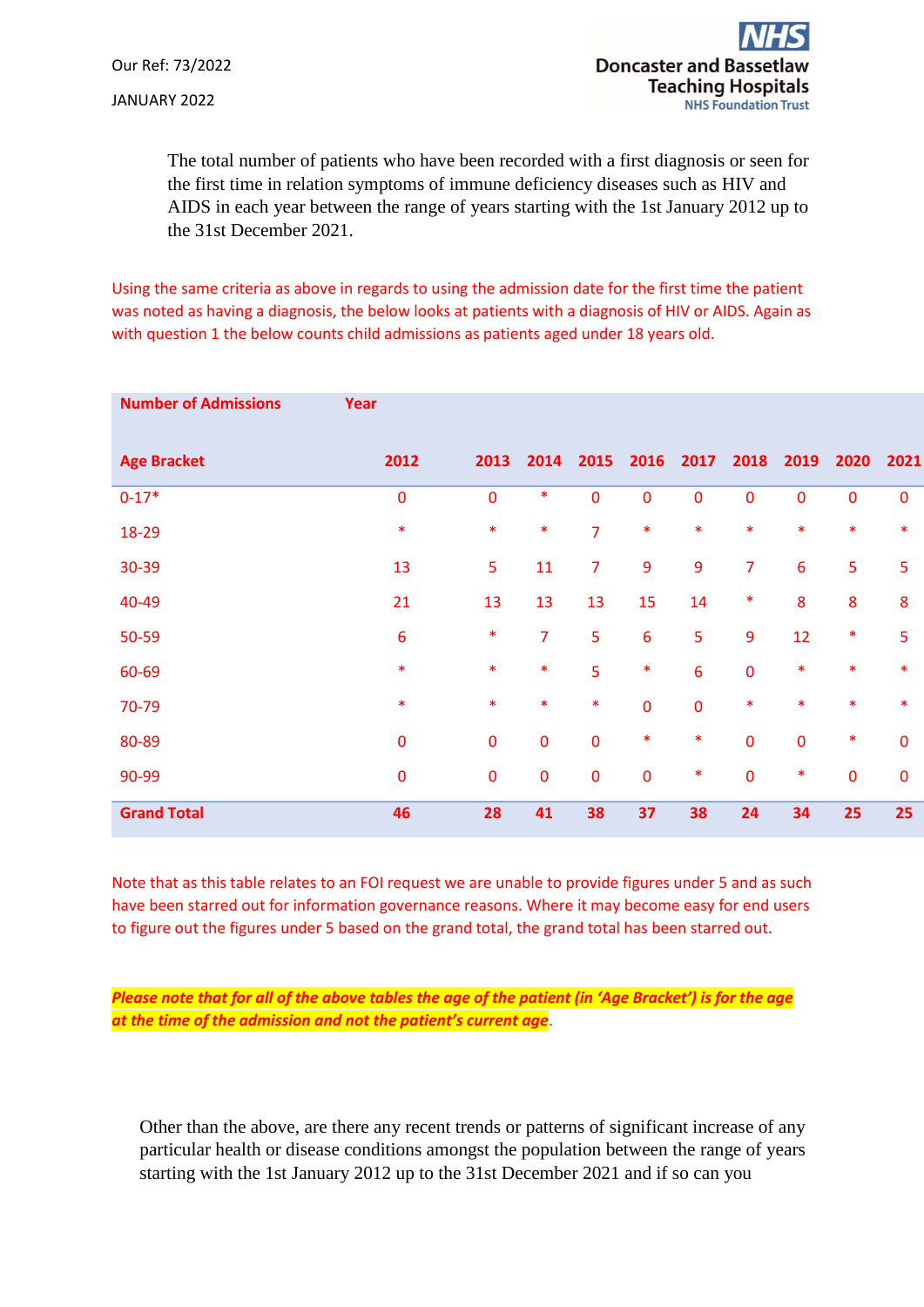Our Ref: 73/2022 JANUARY 2022

similarly provide the total number of patients who have been recorded with a diagnosis or seen in relation to the symptoms in each given year ?

**Other than the above, are there any recent trends or patterns of significant increase of any particular health or disease conditions amongst the population between the range of years starting with the 1st January 2012 up to the 31st December 2021 and if so can you similarly provide the total number of patients who have been recorded with a diagnosis or seen in relation to the symptoms in each given year ?** 

We are unable to accurately answer question 3 as it would require a great deal of time to analyse every ICD diagnosis code, of which there are thousands, to see if there are any changes in patterns. As such we would not be able to accurately answer the question as we may see an increase/decrease in patient pathways over the period of time, particularly due to the pandemic, which may not mean that we are seeing an increase/decrease in particular diseases within the local area. As well as this, we don't currently monitor this information.

Further to the above, don't record the patients vaccination status and likewise the number of doses a patient has had, so are unable to provide a breakdown based on this. This applies to all the above questions.

In relation to the above data requested in paragraph 1, 2 and 3 could you ensure that you show;

- (i) the total number of both children and adult patients in each year;
- (ii) the total number of children and adult patients SEPARATELY in each year;
- (iii) if you can show a breakdown of the age ranges of the adult patients;
- (iv) data that does not include ongoing or existing patients with a previous history or treatment of such conditions; and
- (v) can you identify in respect of each year and patients, the number that have received a single, double or triple Covid vaccinations since they were introduced?

As you know the **Trust** must respond to any Request for Information under the Act within 20 working days of receipt of such a request and therefore I look forward to your substantive response to my request on or before this time.